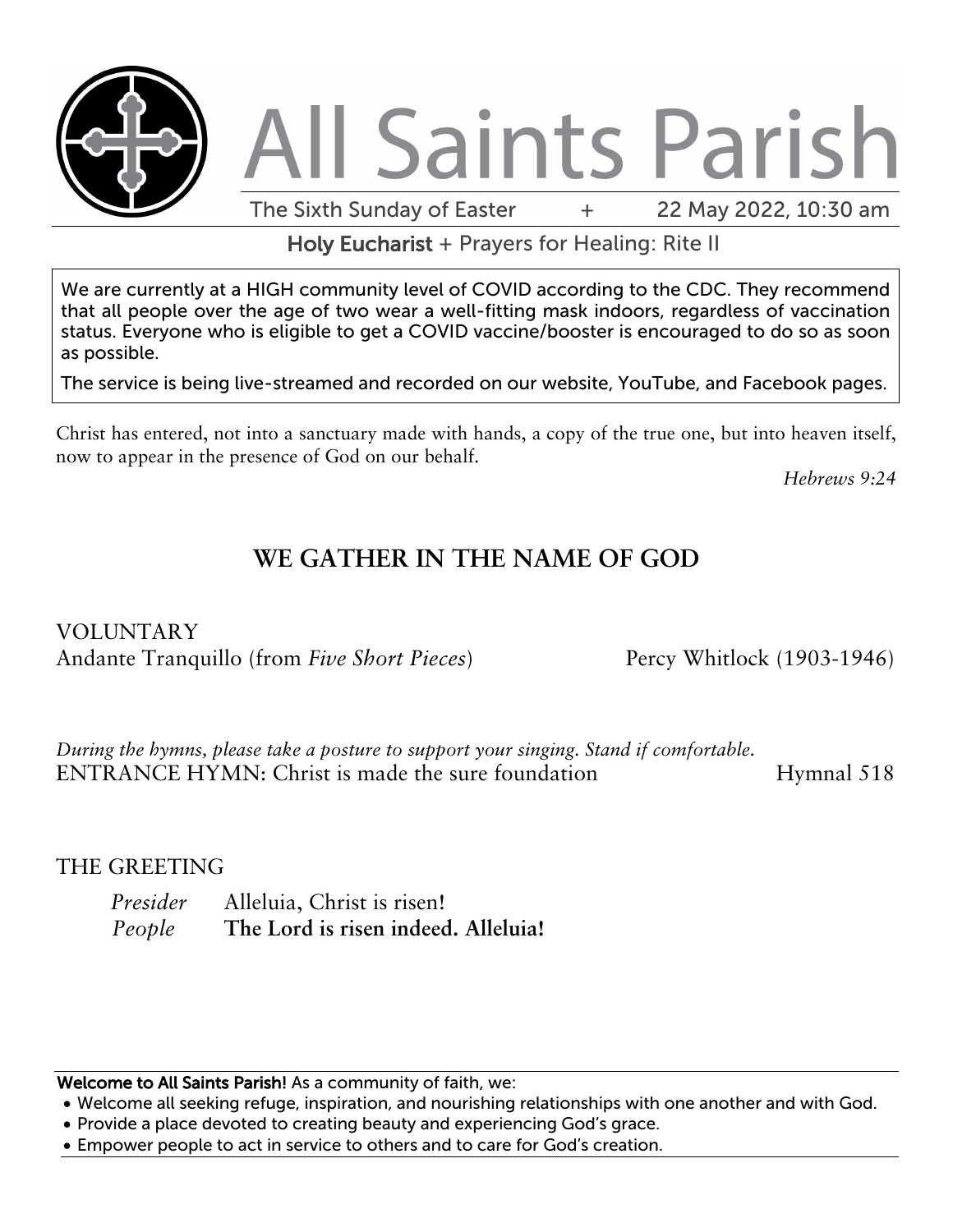

*During the prayers, please take your posture of reverence. Stand if comfortable.* THE COLLECT

| Presider | God be with you.   |
|----------|--------------------|
| People   | And also with you. |

*Presider* Let us pray.

O God, you have prepared for those who love you such good things as surpass our understanding: Pour into our hearts such love towards you, that we, loving you in all things and above all things, may obtain your promises, which exceed all that we can desire; through Jesus Christ our Lord, who lives and reigns with you and the Holy Spirit, one God, for ever and ever. **Amen.**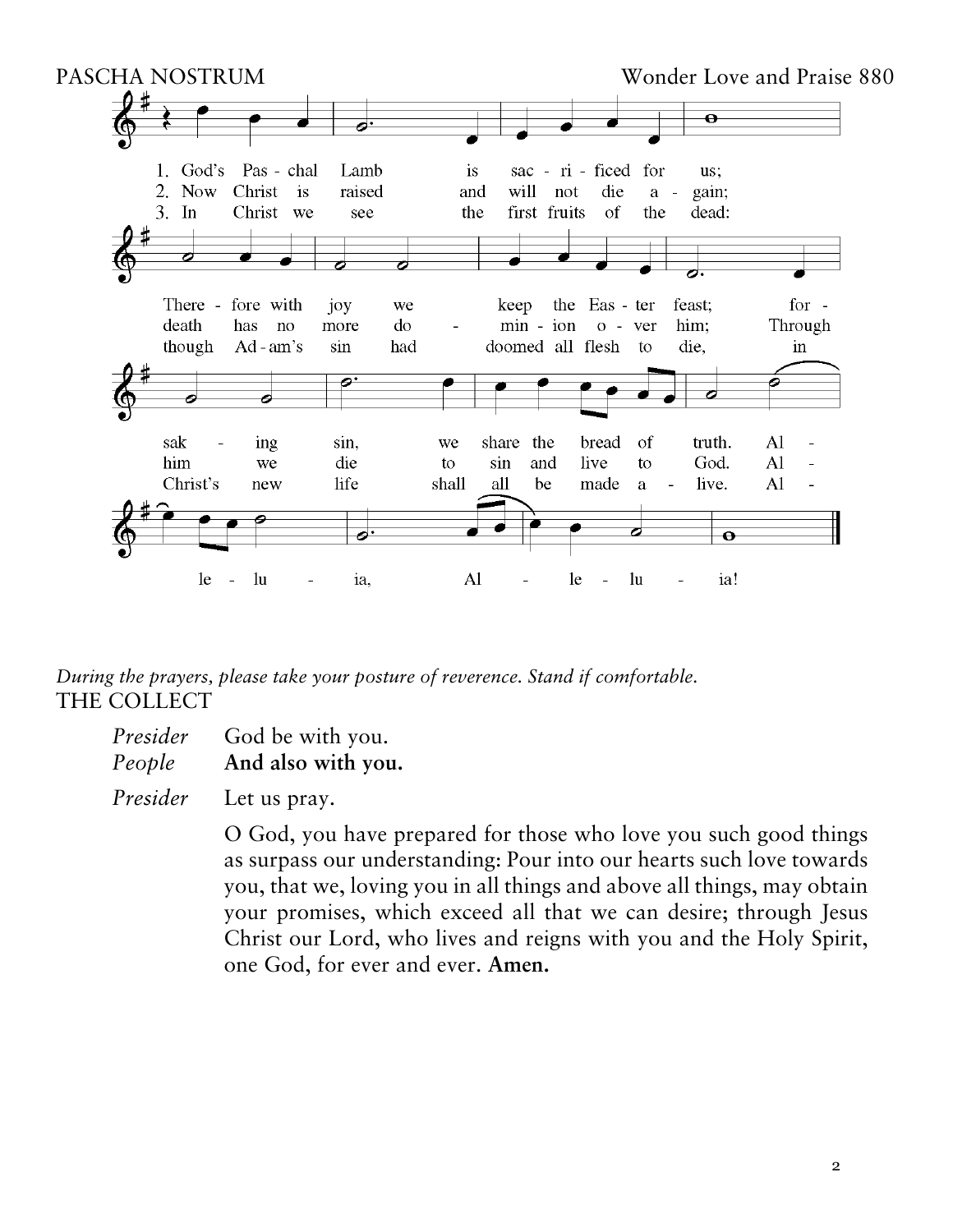# **WE PROCLAIM AND RESPOND TO THE WORD OF GOD**

#### *Please be seated for the readings.* FIRST READING Reader: Daniel John **Acts 16:9-15**

During the night Paul had a vision: there stood a man of Macedonia pleading with him and saying, "Come over to Macedonia and help us." When he had seen the vision, we immediately tried to cross over to Macedonia, being convinced that God had called us to proclaim the good news to them.

We set sail from Troas and took a straight course to Samothrace, the following day to Neapolis, and from there to Philippi, which is a leading city of the district of Macedonia and a Roman colony. We remained in this city for some days. On the sabbath day we went outside the gate by the river, where we supposed there was a place of prayer; and we sat down and spoke to the women who had gathered there. A certain woman named Lydia, a worshiper of God, was listening to us; she was from the city of Thyatira and a dealer in purple cloth. The Lord opened her heart to listen eagerly to what was said by Paul. When she and her household were baptized, she urged us, saying, "If you have judged me to be faithful to the Lord, come and stay at my home." And she prevailed upon us.

| Reader | Hear what the Spirit is saying to God's people. |
|--------|-------------------------------------------------|
| People | Thanks be to God.                               |

RESPONSE *Sung by the choir* **Psalm 67** George Thalben-Ball (1896-1987)

May God be merciful to us and bless us, \* show us the light of his countenance and come to us.

Let your ways be known upon earth,  $*$ your saving health among all nations.

Let the peoples praise you, O God; \* let all the peoples praise you.

Let the nations be glad and sing for joy, \* for you judge the peoples with equity and guide all the nations upon earth.

Let the peoples praise you, O God;  $*$ let all the peoples praise you.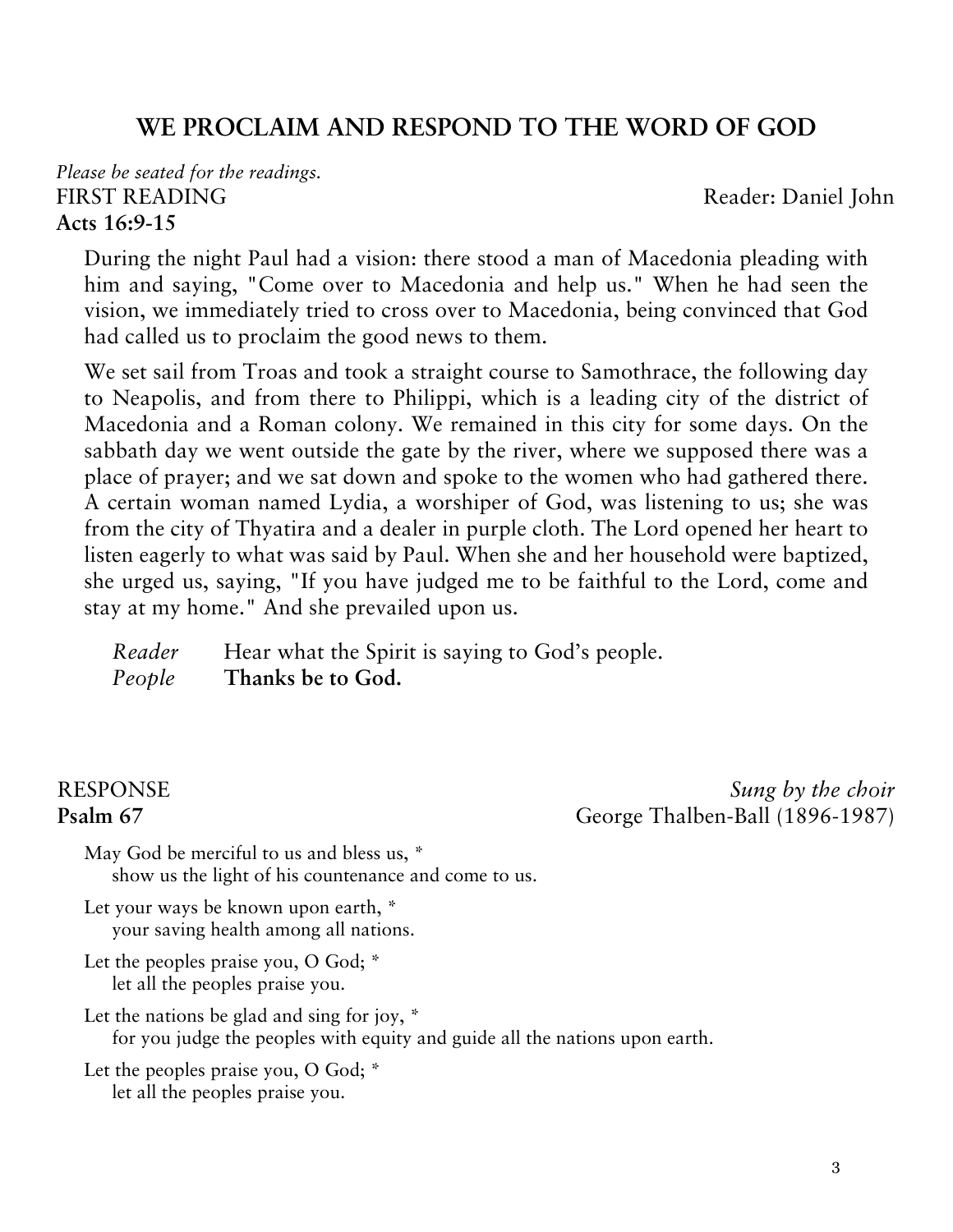The earth has brought forth her increase; \* may God, our own God, give us his blessing.

May God give us his blessing, \* and may all the ends of the earth stand in awe of him.

# SECOND READING Reader: Dorothea Hass **Revelation 21:10, 22-22:5**

In the spirit the angel carried me away to a great, high mountain and showed me the holy city Jerusalem coming down out of heaven from God.

I saw no temple in the city, for its temple is the Lord God the Almighty and the Lamb. And the city has no need of sun or moon to shine on it, for the glory of God is its light, and its lamp is the Lamb. The nations will walk by its light, and the kings of the earth will bring their glory into it. Its gates will never be shut by day—and there will be no night there. People will bring into it the glory and the honor of the nations. But nothing unclean will enter it, nor anyone who practices abomination or falsehood, but only those who are written in the Lamb's book of life.

Then the angel showed me the river of the water of life, bright as crystal, flowing from the throne of God and of the Lamb through the middle of the street of the city. On either side of the river is the tree of life with its twelve kinds of fruit, producing its fruit each month; and the leaves of the tree are for the healing of the nations. Nothing accursed will be found there any more. But the throne of God and of the Lamb will be in it, and his servants will worship him; they will see his face, and his name will be on their foreheads. And there will be no more night; they need no light of lamp or sun, for the Lord God will be their light, and they will reign forever and ever.

*Reader* Hear what the Spirit is saying to God's people. *People* **Thanks be to God.**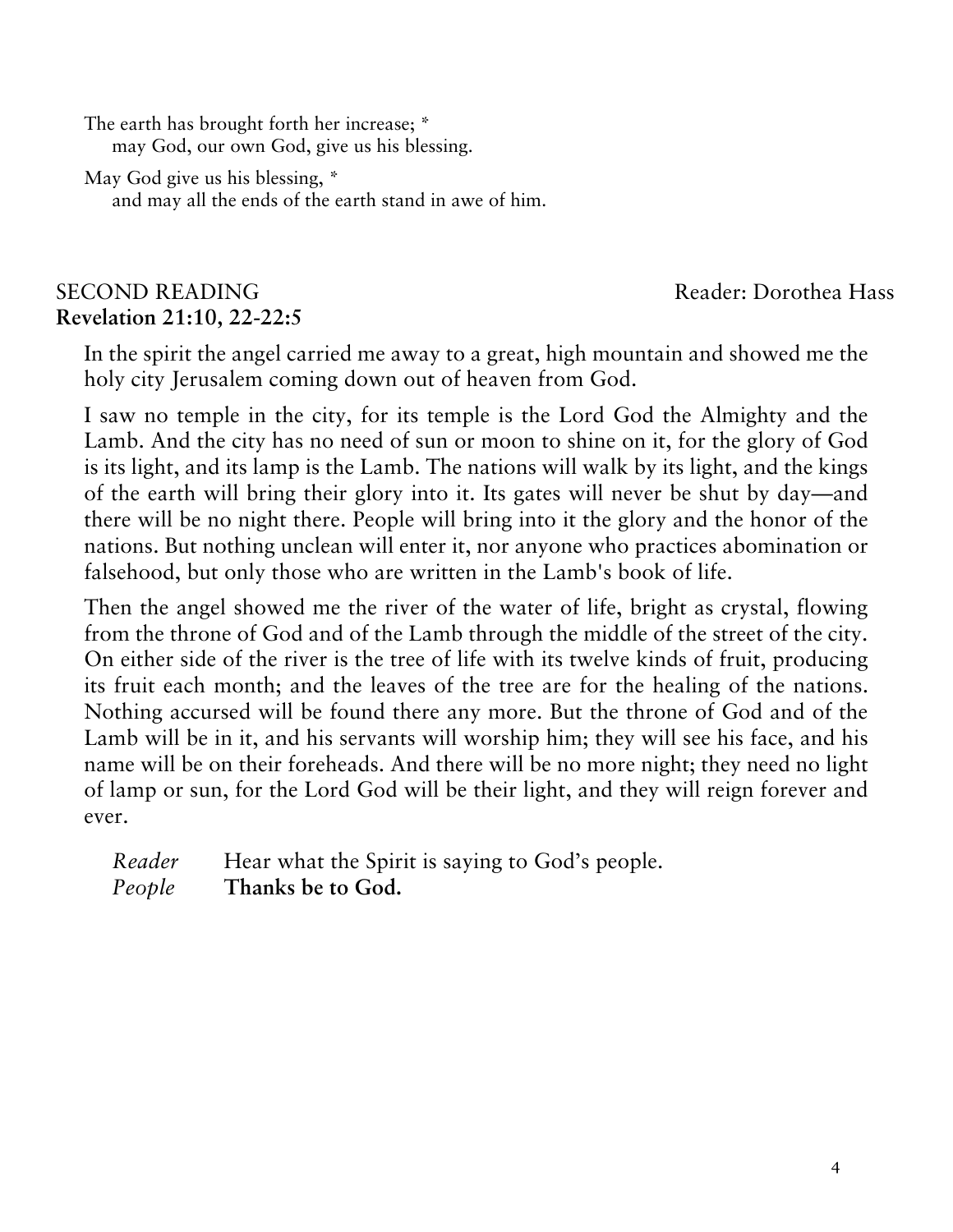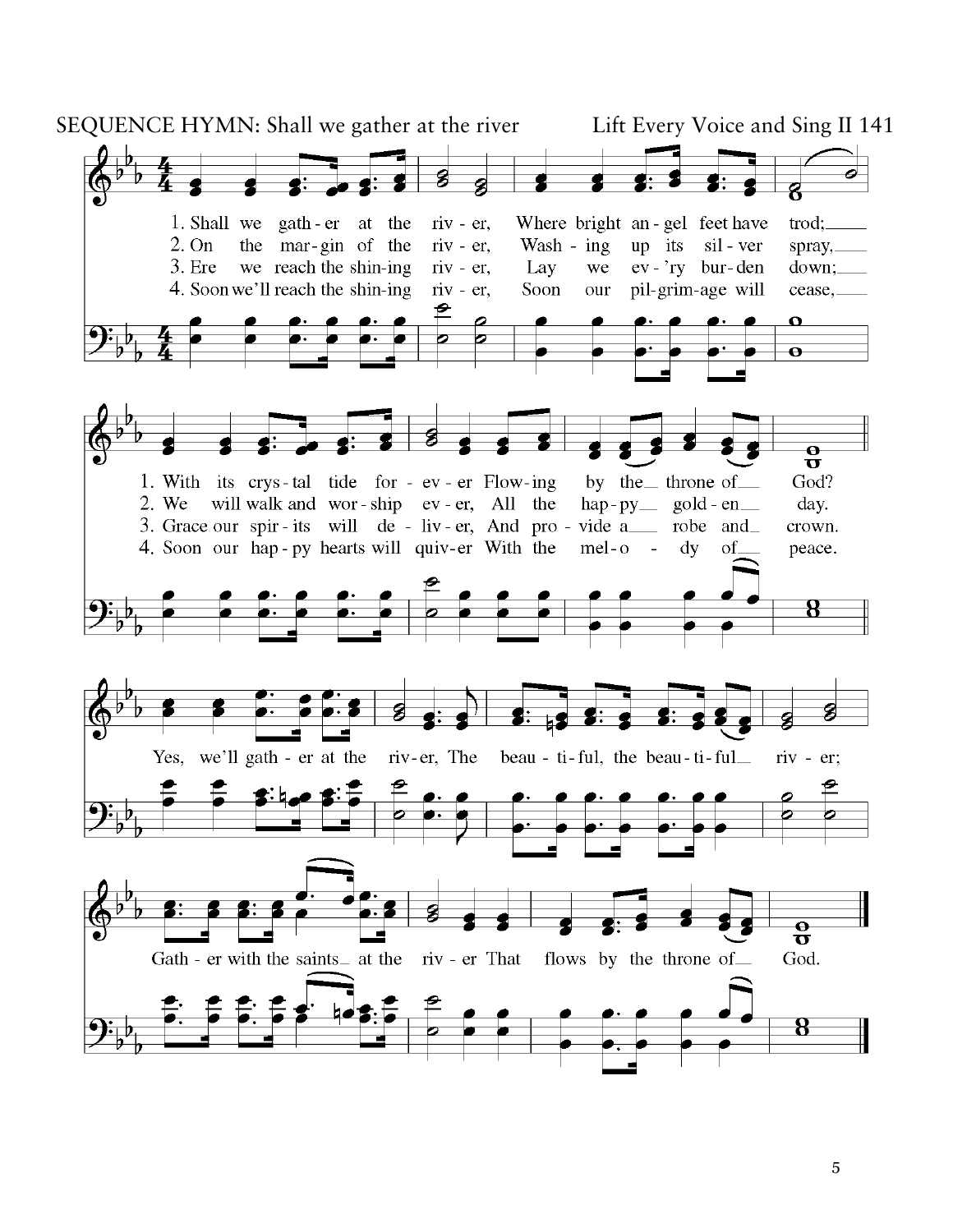# THE HOLY GOSPEL + **John 14:23-29**

*Priest* The Holy Gospel of our Lord Jesus Christ, according to John. *People* **Glory to you, Lord Christ.**

Jesus said to Judas (not Iscariot), "Those who love me will keep my word, and my Father will love them, and we will come to them and make our home with them. Whoever does not love me does not keep my words; and the word that you hear is not mine, but is from the Father who sent me.

"I have said these things to you while I am still with you. But the Advocate, the Holy Spirit, whom the Father will send in my name, will teach you everything, and remind you of all that I have said to you. Peace I leave with you; my peace I give to you. I do not give to you as the world gives. Do not let your hearts be troubled, and do not let them be afraid. You heard me say to you, `I am going away, and I am coming to you.' If you loved me, you would rejoice that I am going to the Father, because the Father is greater than I. And now I have told you this before it occurs, so that when it does occur, you may believe."

| Priest | The Gospel of the Lord.     |
|--------|-----------------------------|
| People | Praise to you, Lord Christ. |

HOMILY The Rev. Tammy Hobbs Miracky *Following the homily a period of silence is observed.*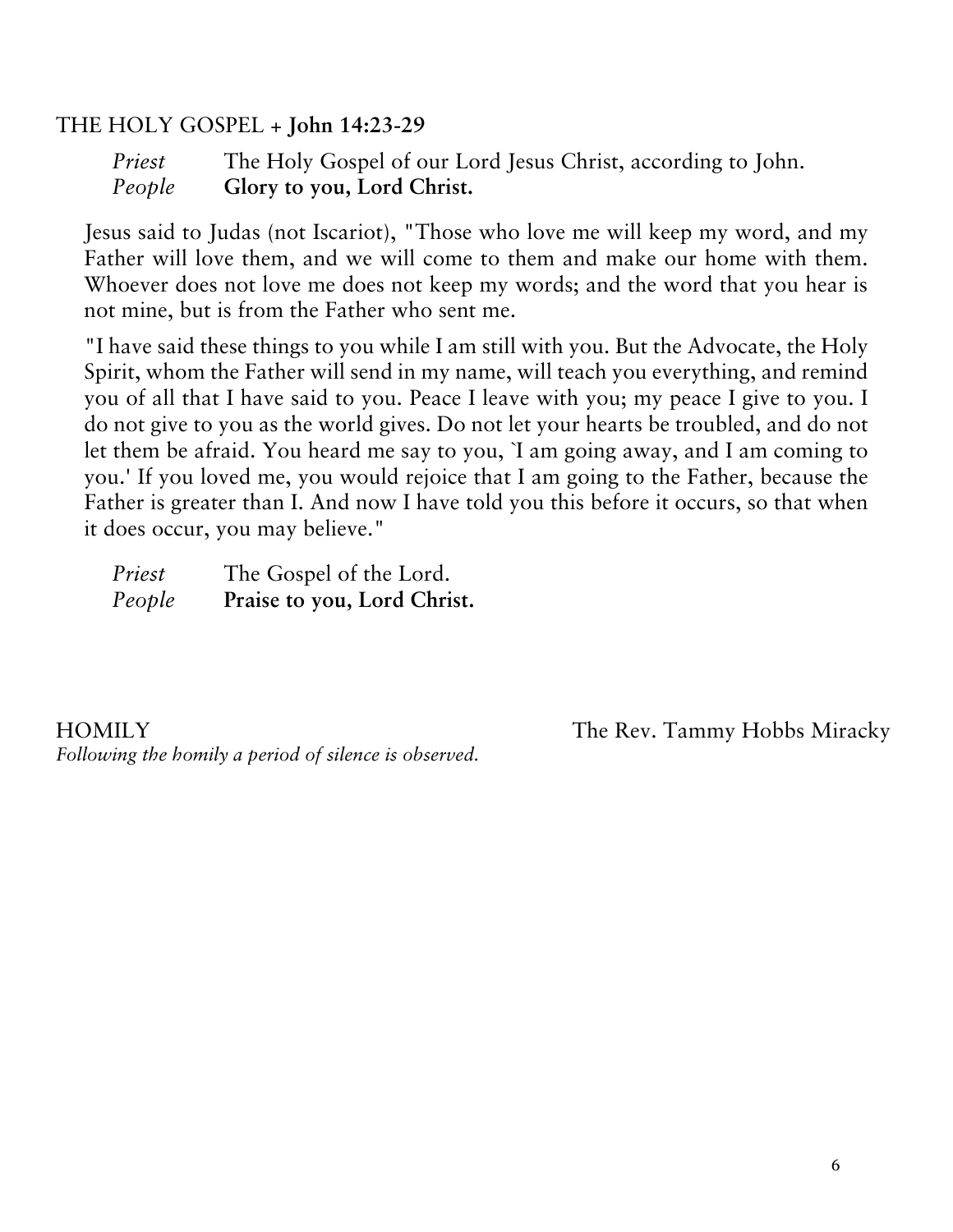## AFFIRMATION OF FAITH: Nicene Creed *Enriching Our Worship*

**We believe in one God, the Father, the Almighty, maker of heaven and earth, of all that is, seen and unseen.**

**We believe in one Lord, Jesus Christ, the only Son of God, eternally begotten of the Father, God from God, Light from Light, true God from true God, begotten, not made, of one Being with the Father; through him all things were made. For us and for our salvation he came down from heaven, was incarnate of the Holy Spirit and the Virgin Mary and became truly human. For our sake he was crucified under Pontius Pilate; he suffered death and was buried. On the third day he rose again in accordance with the Scriptures; he ascended into heaven and is seated at the right hand of the Father. He will come again in glory to judge the living and the dead, and his kingdom will have no end.**

**We believe in the Holy Spirit, the Lord, the giver of life, who proceeds from the Father, who with the Father and the Son is worshiped and glorified, who has spoken through the prophets.**

**We believe in one holy catholic and apostolic Church. We acknowledge one baptism for the forgiveness of sins. We look for the resurrection of the dead, and the life of the world to come. Amen.**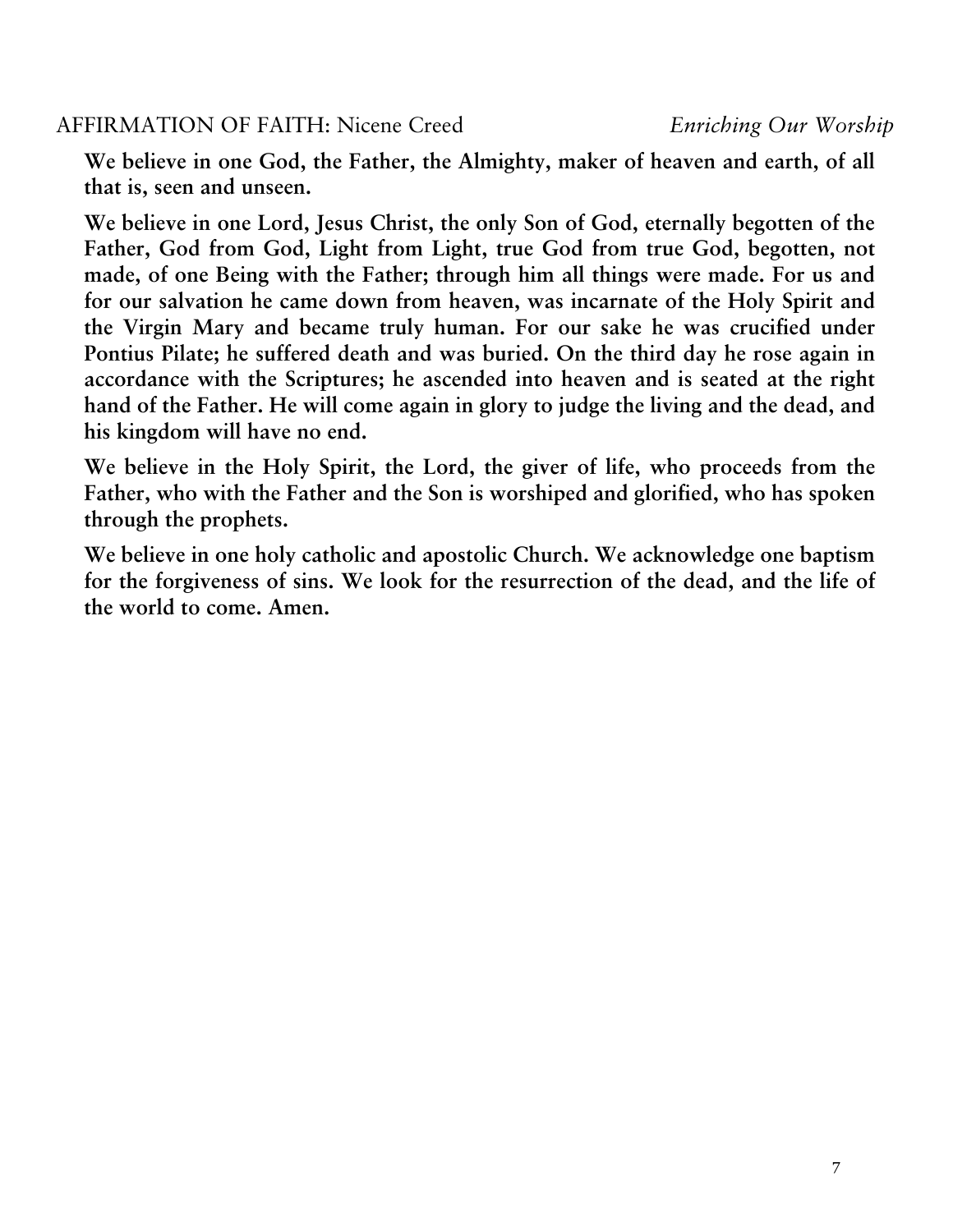# **WE PRAY FOR THE WORLD AND THE CHURCH**

PRAYERS OF THE PEOPLE Intercessor: Wendy Wheeler *Written by the All Saints' Chapter of the Order of the Daughters of the King*

*Intercessor* Jesus, the Way, the Truth, and the Life, guide us on our journey to the Creator's love and help us to pray for the needs of the world and offer our thanks and praise eternal, by saying, "Alleluia, Alleluia."

> God of light, lift us with your Holy Spirit, so we can see clearly. Shine your love upon us that we may follow you with a pure heart. Please add your prayers for all who seek clarity and vision . *. .* We offer you praise eternal,

## *Response* **Alleluia! Alleluia!**

- *Intercessor* We praise you God for the leaders of the universal church. Give them voice to proclaim your vision for the world. We pray for all bishops, priests, and lay leaders. Help them always lead with integrity and compassion. Please add your prayers for the church . *. .* We offer you praise eternal,
- *Response* **Alleluia! Alleluia!**
- *Intercessor* We praise you God and ask you to hold accountable all who hold authority in this world. May our leaders be agents of healing in these times of darkness. Please add your prayers for the leaders of the world . . . We offer you praise eternal,
- *Response* **Alleluia! Alleluia!**
- *Intercessor* We praise you God and ask you to help us share your vision for our world with all creatures great and small. Please add your prayers for God's creation . . . We offer you praise eternal,

*Response* **Alleluia! Alleluia!**

- *Intercessor* We praise you God and ask that as we travel around our neighborhoods and communities we will be shining your light into the dark spaces and illuminating the world with your grace. Please add your prayers for our communities . . . We offer you praise eternal,
- *Response* **Alleluia! Alleluia!**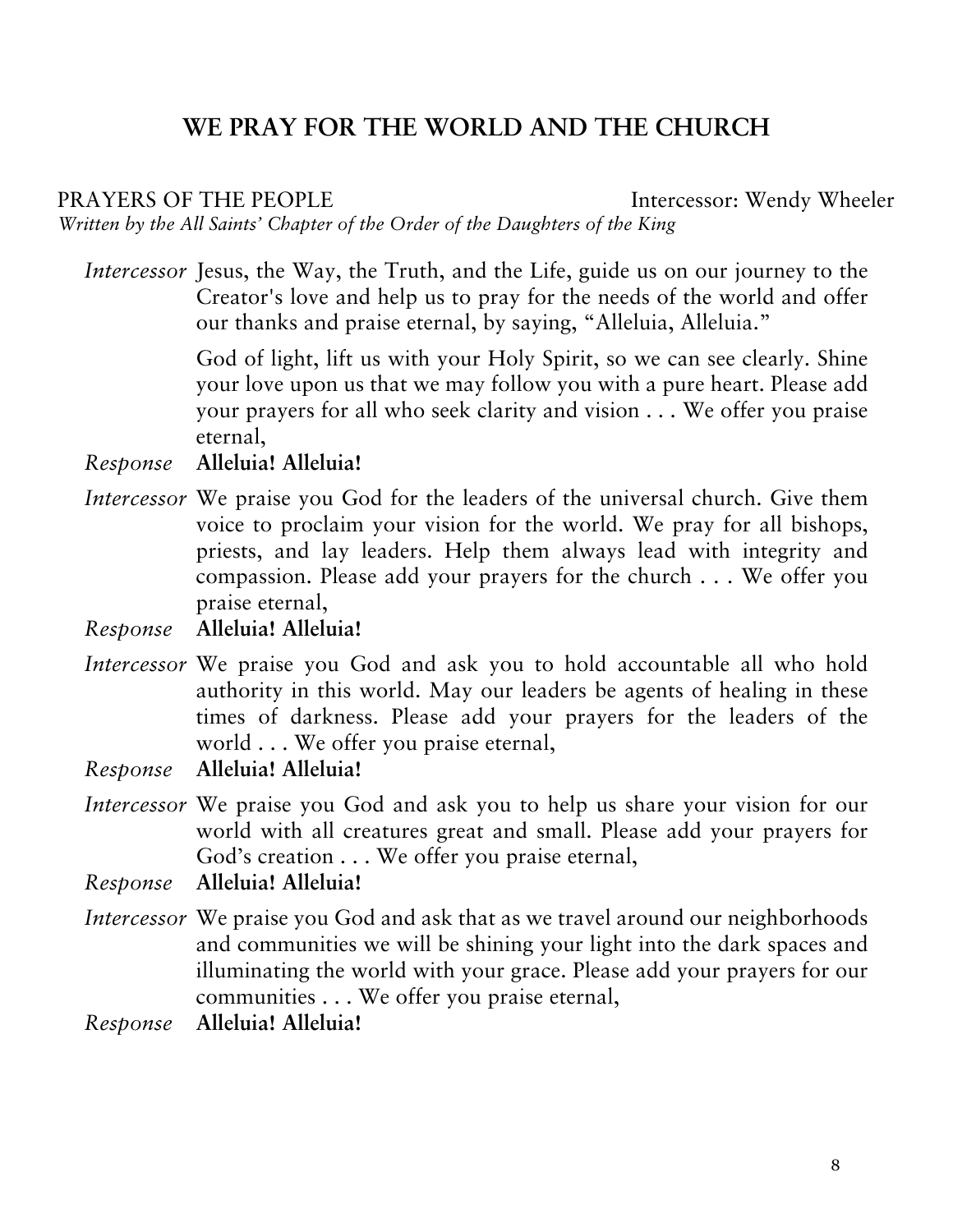*Intercessor* We praise you God and ask for healing for those suffering in body, mind, and spirit. May they feel your presence always with them. Please add your prayers for any in need . . . We offer you praise eternal,

*Response* **Alleluia! Alleluia!** 

- *Intercessor* We praise you God even when our hearts are broken with grief. Surround us with your heavenly light, comfort us, and help us be at peace. Please add your prayers for all who grieve . . . We offer you praise eternal,
- *Response* **Alleluia! Alleluia!**
- *Intercessor* We praise you God and commend to you all who have died. Bring them to that final resting place, where they will rise in glory. Please add your prayers for all who have died . . . We offer you praise eternal,

*Response* **Alleluia! Alleluia!**

- *Intercessor* I invite additional prayers for people on our prayer list and for any other thanksgivings or concerns that you wish to name, either silently or aloud.
- *Presider* Holy God, you sent your Son into the world that we might live through him: May we abide in his risen life so that we may love one another as he first loved us and know the fullness of joy. **Amen**.

*The collect is from the Daily Prayer for All Seasons*

#### PARISH PRAYER LIST

**Members, family, friends:** Peg, Keith, Anne, Hakimian family, Kendrew, Maurine, Vinny, Audrey, Jimmy, Aldo, Ingeborg, Wayne, Paul and family, Suzanne, Elizabeth, Gabriel, Tim, Charlie, Koletta, Sarah, Margot, Elisabeth, Nicholas, Leslie, Santhosh, Nicola, Mary Ann, Jairus, Judy, Neha, Arati, Thomas, Donald, Gerry and family, Robin and Sue, Phyllis, Timbir family, Taryn, Peter, Judy, Mangla, Hanson family, David, Vijaya, Melissa, Darlene, Jason, Jill, Amanda, Ruth, Jeff, Lihini, Erika, Sneha, Khadijah, Neha, Nikita, Donnie, Val, Linda, Steven, Rachel, Todd, Lloyd, Nate, Peter, Shereese, Mike, Sarah, Medora, Yolaine, Veena, Linda, Sarah, Sarah, Maureen and Cameron

**Those who share our building:** Korean Evergreen Church, Boston Camera Club, the Boston Cecilia, The Corner Co-Op, Brookline Symphony Orchestra, Dean Road Drawing, and all recovery groups

**Those in the Diocesan Cycle:** Grace Church, Lawrence; Esperanza Academy, Lawrence; St. Anne's Church, Lowell; St. John's Church, Lowell; Lectors, Worship Leaders, Eucharistic Ministers, and Visitors

**Countries in the Ecumenical Prayer Cycle:** Comoros, Madagascar, Maldives, Mauritius, Seychelles

**Those persons in their daily work** in the investment industries including managers, brokers, analysts, and researchers.

*If you would like someone added to the parish prayer list, please fill out a* request form *on our website.*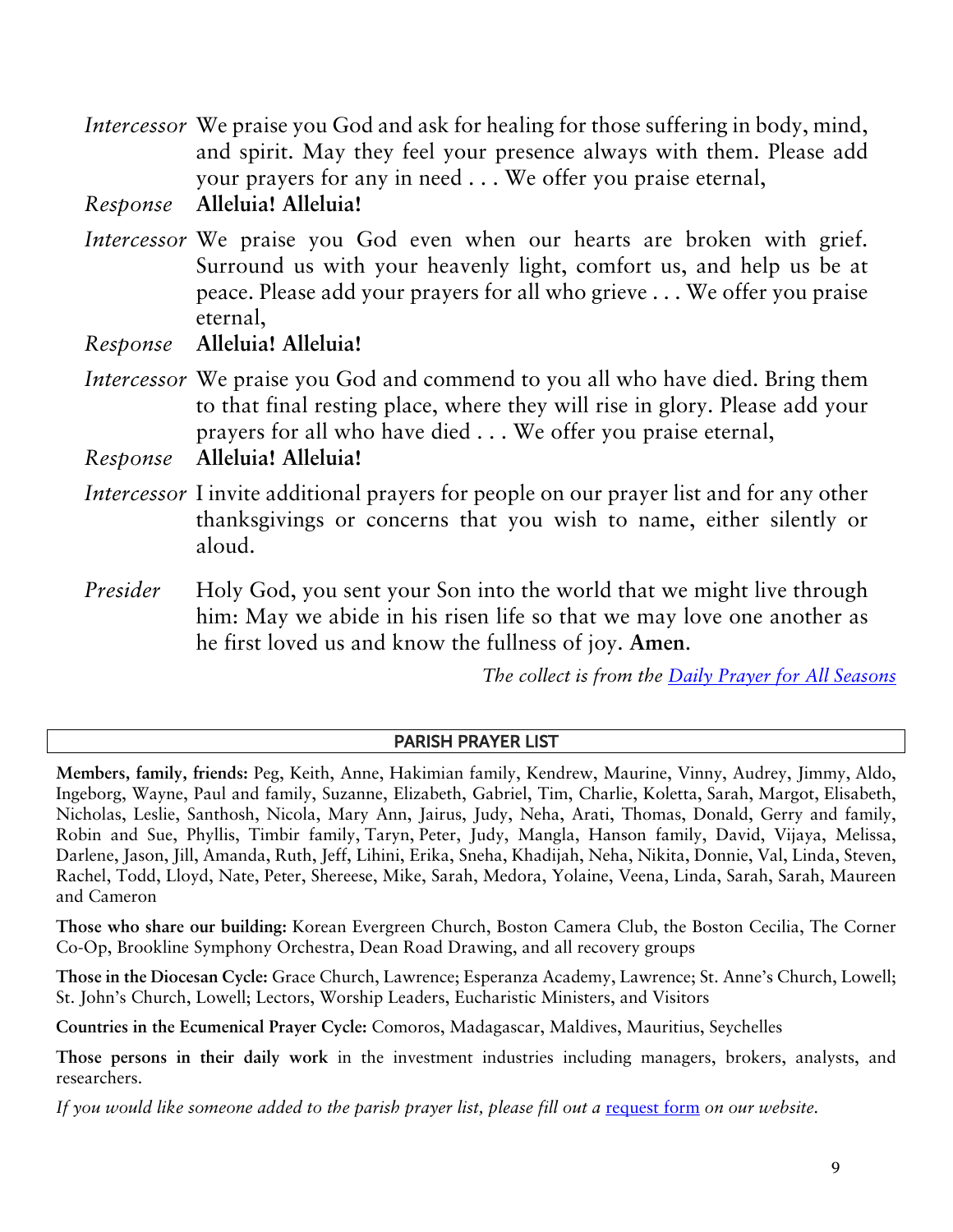#### THE PEACE

*Presider* The peace of the Lord be always with you. *People* **And also with you.**

*All greet one another in the name of Christ. A non-touch greeting is recommended as a safer option.*

# **WE MAKE EUCHARIST**

OFFERTORY SENTENCE: Rejoice in the Lord, and sing for joy! For the Lord has come to us with blessing and the light of his countenance.

# OFFERTORY ANTHEM

Behold the tabernacle of God William Henry Harris (1883-1973)

Behold, the tabernacle of God is with men, and the Spirit of God dwelleth within you. For the temple of God is holy, which temple ye are. For the love of whom ye do this day celebrate the joys of the temple with a season of festivity. Alleluia.

OFFERTORY HYMN: For the fruit of all creation Hymnal 424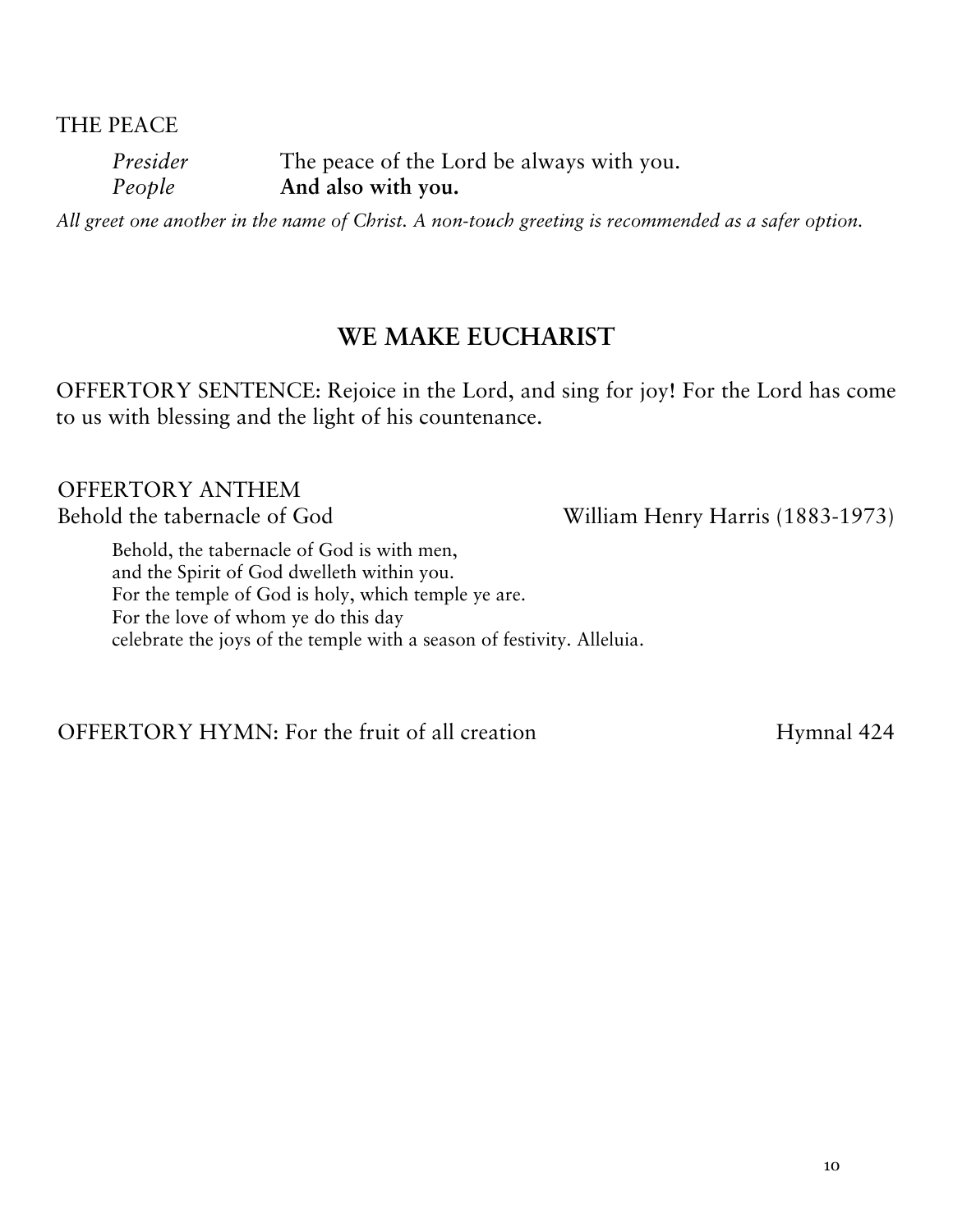# EUCHARISTIC PRAYER A — THE GREAT THANKSGIVING

*The Eucharistic Prayer is prayed by the presider on behalf of the people. The people's responses are printed below. If you wish to follow along, Prayer A begins on page 361 of the Book of Common Prayer in your pew. The presider is using an expansive language version authorized by The Episcopal Church in 2018.* 

| Presider | God be with you.                           |
|----------|--------------------------------------------|
| People   | And also with you.                         |
| Presider | Lift up your hearts.                       |
| People   | We lift them to the Lord.                  |
| Presider | Let us give thanks to the Lord our God.    |
| People   | It is right to give our thanks and praise. |

#### *The presider continues then says*

. . . joining our voices with Angels and Archangels and with all the company of heaven, who for ever sing this hymn to proclaim the glory of your Name:

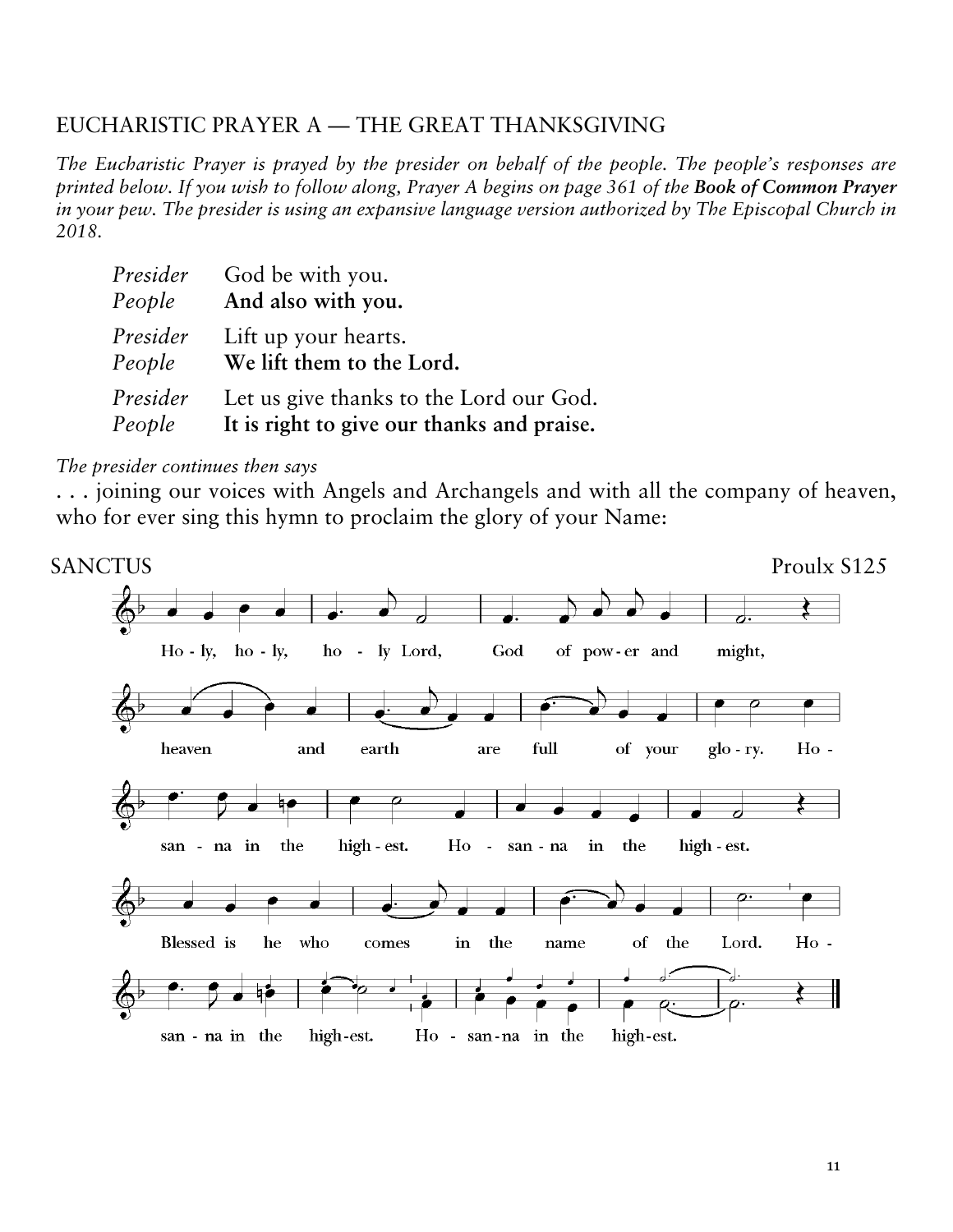*The presider continues then says*

| Presider | Therefore we proclaim the mystery of faith:               |
|----------|-----------------------------------------------------------|
| People   | Christ has died. Christ is risen. Christ will come again. |

#### *The presider continues then says*

| Presider | All this we ask through Jesus Christ our Savior. By Christ, and with |
|----------|----------------------------------------------------------------------|
|          | Christ, and in Christ, in the unity of the Holy Spirit all honor and |
|          | glory is yours, Almighty God, now and for ever.                      |
| People   | AMEN!                                                                |

#### THE LORD'S PRAYER

*Presider* As our Savior Christ has taught us, we now pray, *People* **Our Father in heaven, hallowed be your Name, your kingdom come, your will be done, on earth as in heaven. Give us today our daily bread. Forgive us our sins as we forgive those who sin against us. Save us from the time of trial, and deliver us from evil. For the kingdom, the power, and the glory are yours, now and for ever. Amen.**

# **THE BREAKING OF THE BREAD**

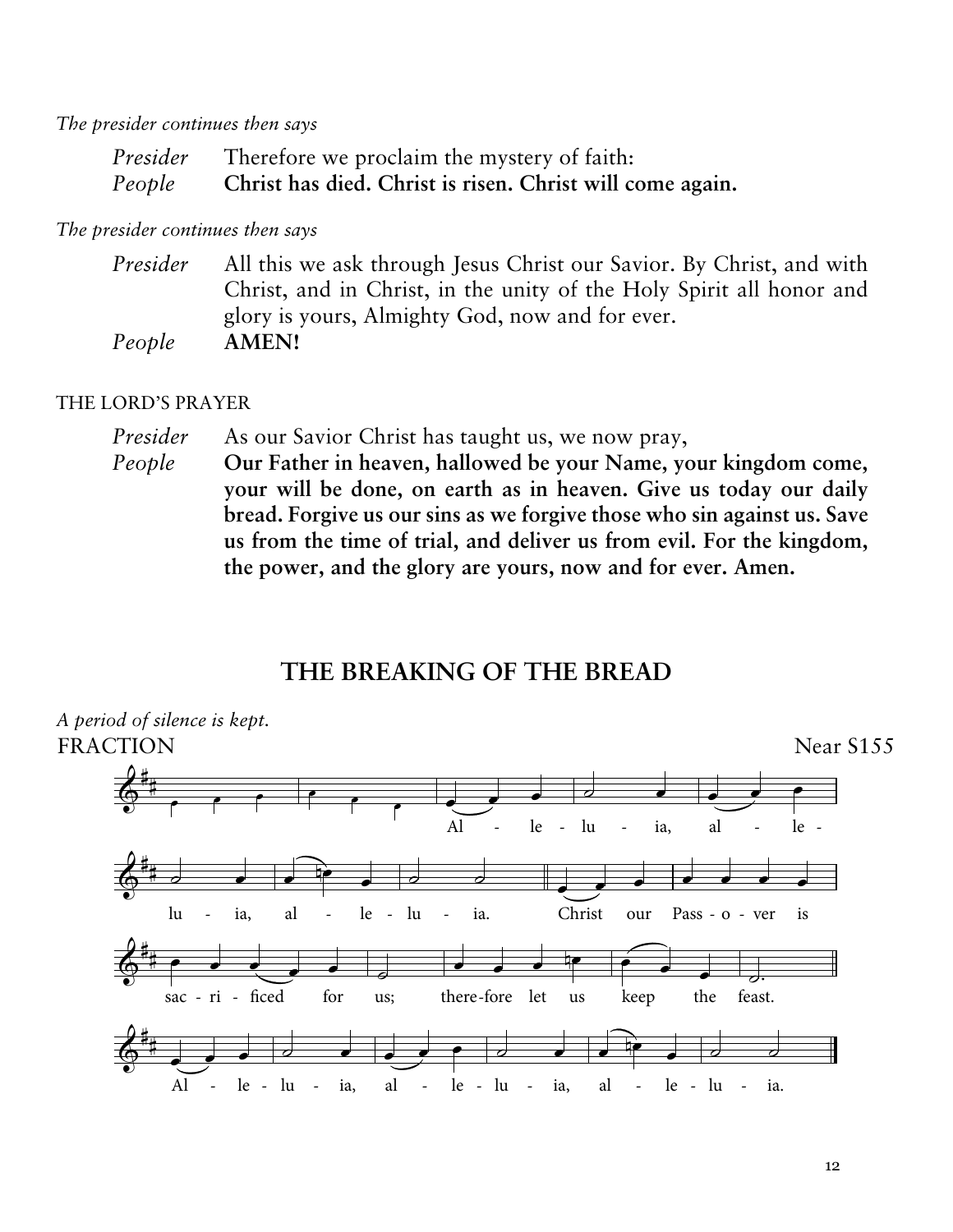# **WE SHARE THE GIFTS OF GOD**

*Presider* The Gifts of God for the people of God.

**RECEIVING COMMUNION. Our bishops do not sanction intinction—dipping the bread into the chalice. When you receive the bread, please consume it immediately. Individuals at higher risk for infection are encouraged to receive the bread only. If you wish to receive the cup, please help guide the chalice to your lips when you sip. If you do not wish to receive the cup, cross your arms over your chest or simply touch the base of the chalice while the chalice bearer says the words of administration. Saying "Amen" afterwards acknowledges your reception of the Sacrament. Remember: Christ is fully present in all elements of Communion.**

# SPIRITUAL COMMUNION Adapted from *St. Augustine's Prayer Book Anyone who does not receive the Sacrament today is invited to say the Prayer of Spiritual Communion.*

In union, blessed Jesus, with the faithful gathered this day, I long to offer you praise and thanksgiving, for creation and all the blessings of this life, for the redemption won for us by your life, death, and resurrection, for the means of grace and the hope of glory. I believe that you are truly present in Word and Sacrament, and, since I cannot at this time receive communion, I pray you to come into my heart. I unite myself with you and embrace you with all my heart, my soul, and my mind. Let nothing separate me from you; let me serve you in this life until, by your grace, I come to your glorious kingdom and unending peace. Amen.

## HEALING MINISTRY RETURNS

**Prayers for Healing are again being offered at the Langdon Chapel during Communion.** 

Prayer for healing with the laying on of hands is an ancient Christian practice that has been part of services at All Saints for almost thirty years. Paused during the pandemic, we are now reintroducing healing ministry at Communion. Healing ministers are lay people whose call to this specific ministry has been discerned in community. Lay ministers of healing are trained and supervised by the rector and are assisted by the clergy. All healing is from God; healing ministers will pray with you and help you place your concerns in the hands of a loving God. The laying on of hands during healing prayer is a tangible sign of God's healing embrace.

To pray with a healing minister, come to the Langdon Chapel either before or after receiving Communion. You are welcome to stand or kneel at the chapel altar rail. When the minister approaches, you are invited to say the name(s) and/or the concern(s) for which you wish to pray. Healing ministers keep a strict rule of confidentiality, so please share as much or as little as you wish. The minister will then lay hands on your head, shoulders, or neck and offer a prayer for God's presence and healing. The minister may also mark the sign of the cross on your forehead.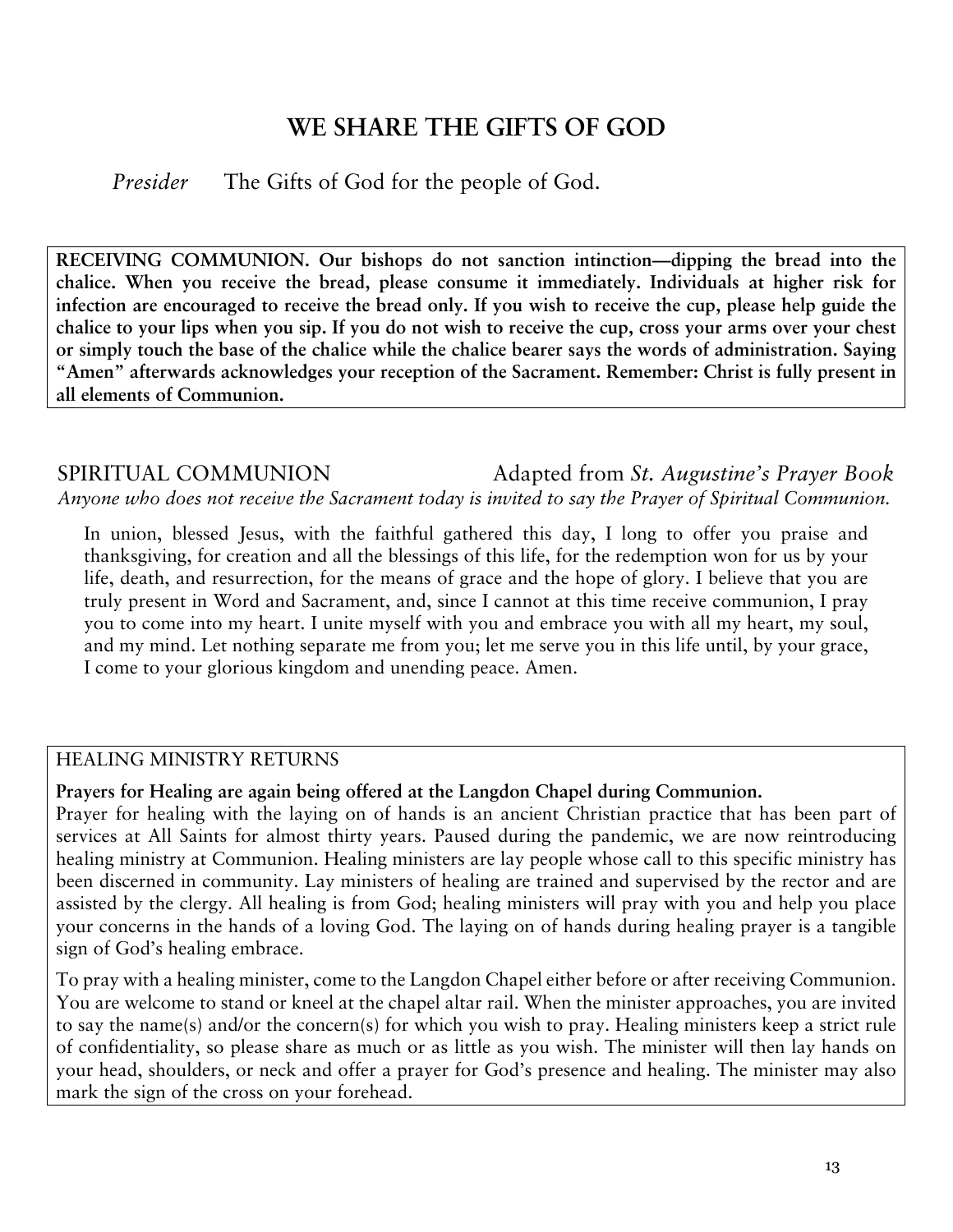# COMMUNION ANTHEM: Stay with us Egil Hovland (1924-2013)

Stay with us, Lord Jesus, stay with us. Stay with us, it soon is evening. Stay with us, Lord Jesus, stay with us, it soon is evening, and night is falling. Jesus Christ, the world's true light!

Shine so the darkness cannot overcome it! Stay with us, Lord Jesus, it soon is evening. Stay with us, Lord Jesus, for night is falling. Let your light pierce the darkness and fill your church with its glory.

# POST-COMMUNION PRAYER

*Presider* Let us pray.

*People* **Loving God, we give you thanks for restoring us in your image and nourishing us with spiritual food in the Sacrament of Christ's Body and Blood. Now send us forth a people, forgiven, healed, renewed; that we may proclaim your love to the world and continue in the risen life of Christ our Savior. Amen.**

# MINISTRY OPPORTUNITIES

*Information about our ministries and our common life is shared. More information is found in the* Parish Notes *and on our website.* 

BLESSING from Grace Church, Brunswick, Maryland

*Presider* What we choose changes us. Who we love transforms us. How we create remakes us. Where we live reshapes us. So in all our choosing, O God, make us wise; in all our loving, O Christ, make us bold; in all our creating, O Spirit, give us courage; in all our living, may we become whole. And the blessing of God almighty: Creator, Christ, and Holy Spirit, be among you, and remain with you always. *People* **Amen.**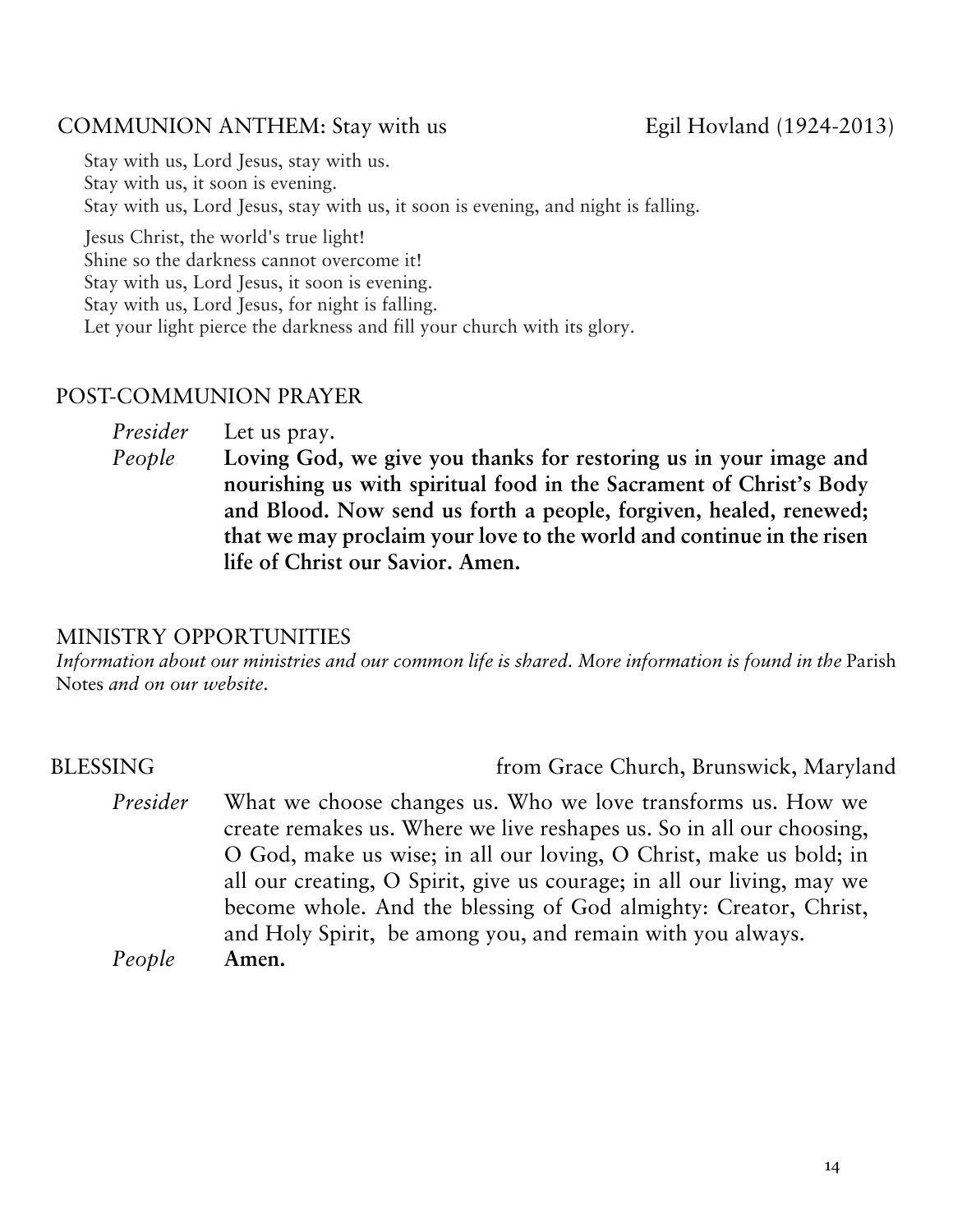## **BLESSING OF GRADUATES**

*At the presider's invitation all those who will graduate this year gather around the altar.*

*Priest* In every beginning is an ending, O Holy One, and in every end something new begins. Our siblings are moving from one stage of life to another. They are ready for new learning and new experiences. Grant that childhood's hope may remain alive in them. Make them hungry for wisdom tempered with love. Help them discern the truth in all that they learn, in the people they will meet, and in the choices they will face. Keep their minds alert, their bodies safe and well. Give them hearts bold to question, yet alive to your wonders. And assure them always of your love and ours. Through Christ, your Wisdom made flesh. **Amen.**

| SENDING HYMN: O Jesus, crowned with all renown |  |  |
|------------------------------------------------|--|--|
|------------------------------------------------|--|--|

Hymnal 292

## DISMISSAL

| Priest | Go in peace to love and serve the Lord. Alleluia. Alleluia! |
|--------|-------------------------------------------------------------|
| People | Thanks be to God! Alleluia. Alleluia!                       |

VOLUNTARY: Tuba Tune C.S. Lang (1891-1971)